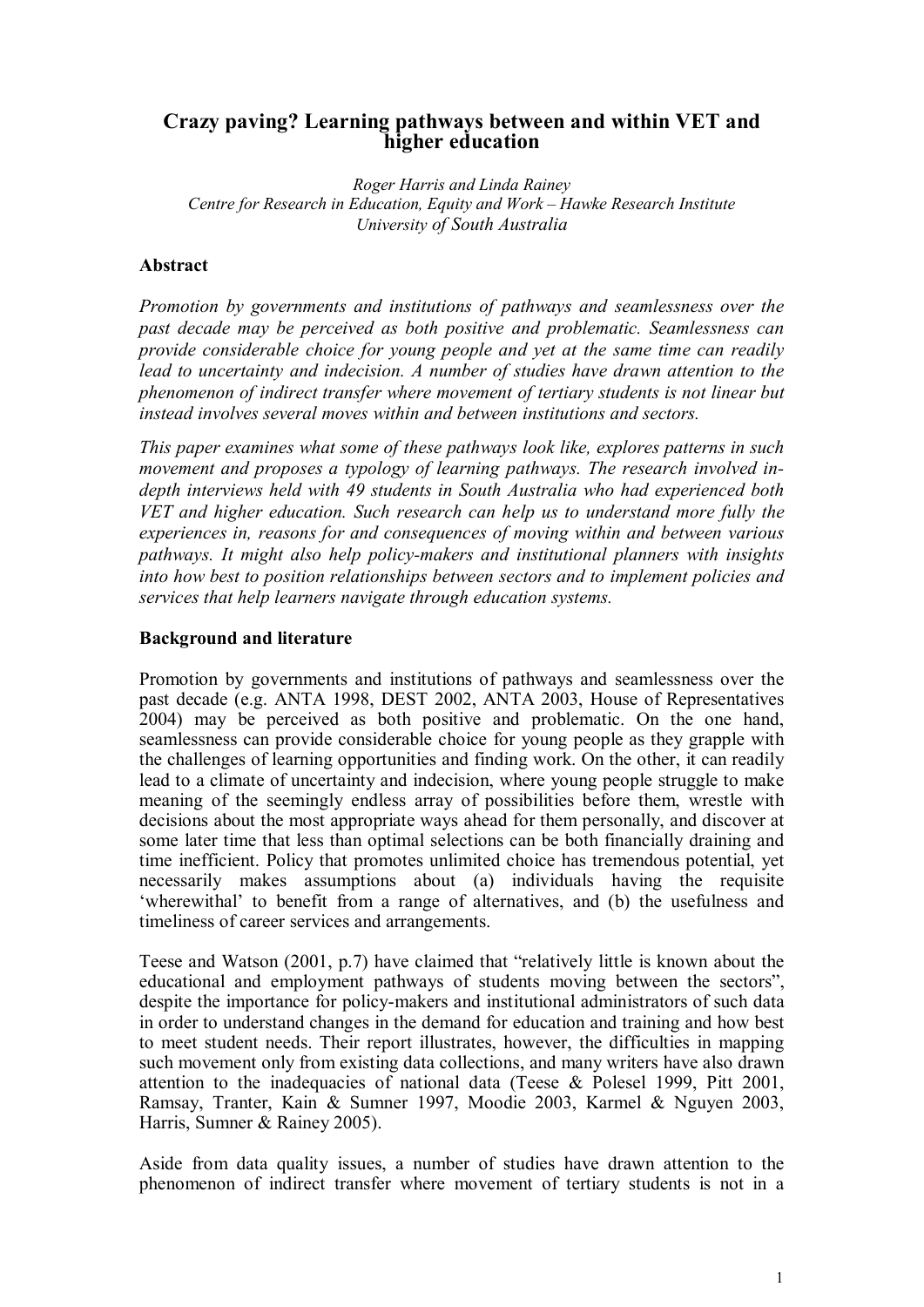straight line but instead involves several moves within and between institutions and sectors. Golding's work was instrumental in highlighting the need for two-way models of movement (Golding 1999). Moodie has since highlighted several institutional studies drawing attention to this type of movement in the USA, including that by de los Santos and Wright (2002) which refers to the concept of 'swirling' and that by Maxwell and colleagues (2002) which refers to 'the community college shuffle' (both cited in Moodie 2004, pp.42-3). Karmel and Nguyen (2003) suggested that these kinds of movement may also be happening in Australia, while a study by Harris, Sumner and Rainey (2005) found a high level of both intra- and inter-sectoral movement and illuminated the complexity in the phenomenon of student pathways.

Significantly, several high-level national reports in this area continue to acknowledge there are concerns and challenges with the notion of seamlessness. DEST's report, *Varieties of Learning* (2002, p.3), concludes that the way forward is to strengthen inter-sectoral links, that there be "clear and easy pathways between VET and higher education" and that "the challenge is to develop in Australia a national system that underpins educational choice". The national strategy for vocational education and training 20042010, *Shaping our future*, recognises that, although pathways between education and training sectors have improved, barriers still exist, particularly between vocational education and training and universities (ANTA 2003). Moreover, the House of Representatives' Standing Committee on Education and Training (2004) recently cites the following as the three main barriers to improving pathways: funding, inadequate credit recognition and transfer arrangements, and administrative issues. And Gardener's (2002) Queensland review of pathways articulation concludes that:

There is a lack of transparency and clarity in arrangements for articulation and credit transfer from VET to higher education; and no clear understandings of how incomplete university qualifications will be recognised in VET. Differences in the approaches of the … education sectors make transition between them – with effective recognition of the prior knowledge and skills gained – complex, opaque and inconsistent. All these barriers make transitions for young people more difficult and time consuming. (p.12)

Other research suggests that it is not simply a matter of getting credit transfer and administrative processes worked out. McMillen, Rothman and Wernert (2005), for example, in their recent study of the LSAY data, concluded that "interests play a major role" (p.32). They found their data emphasised the importance of preferences and interests, such as wanting to get a job or new apprenticeship, the course turning out not to be what they wanted or losing interest as common factors for withdrawal or deferral, and that the high proportions indicating these reasons "suggest a need for students to have better access to course and career guidance prior to entry to tertiary study" (p.36). Furthermore, British work (Bloomer & Hodkinson, 2000a & b) on the notion of "learning careers" of young people aged 15 to 19 years illustrates that they are erratic rather than linear or entirely predictable, rarely the products of rationally determined choice, inextricably linked with other life experiences, and tightly bound up with the transforming personal identities of people at this age.

So questions remain. What do these pathways look like? How does each individual make meaning of their trajectories (pathways) in their 'subjective career' beginnings (Walton & Mallon 2004)? Can any patterns be perceived that might help us to understand more thoroughly the experiences in, reasons for and consequences of moving within and between these educational sectors? This paper examines some of these pathways taken by participants with experience in both the VET and university sectors, explores patterns in their movement and proposes a typology of learning pathways.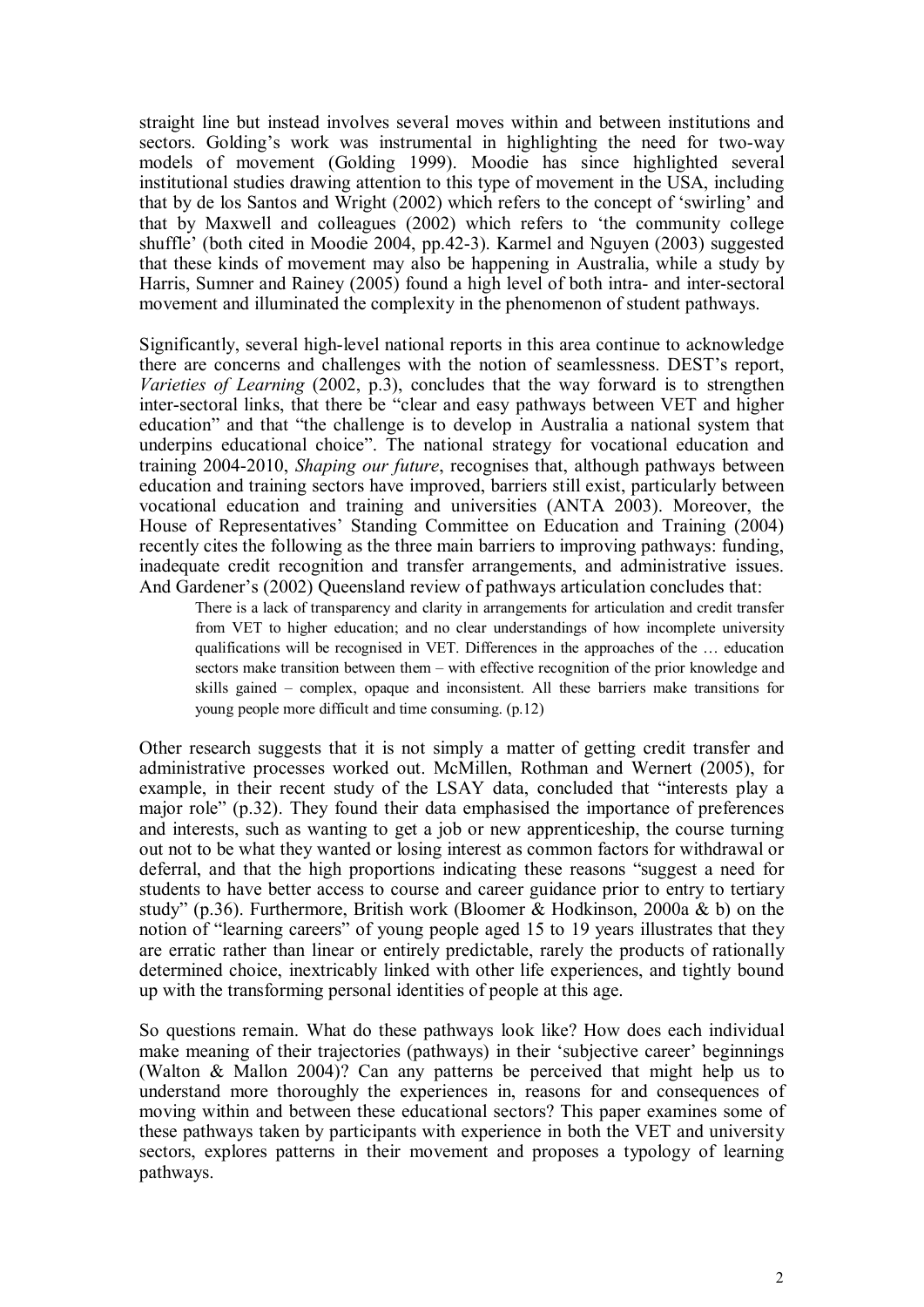# **Research process**

The sample was drawn from those who had returned questionnaires for an earlier study on movement between the tertiary sectors (Harris et al. 2005) and who were willing to be followed up with an in-depth interview. They had been commencers in 2003 either at all eight South Australian TAFE institutes and had had prior higher education experience, or at all three universities and had had prior VET experience. The interviews were audiotaped and transcribed, and the text entered into NUD.ist software. Data were coded, analysed and interrogated for patterns.

Of the total number of 144 with contact details and under 35 years of age (124 higher education students, 40 VET students), 49 interviews were completed (38 higher education students, 11 VET students), making a 34% response rate. Fifteen were under 25 years, 16 between 25-29 years, and 18 were between 30 and 34 years. There were 17 males and 32 females: in the higher education sample, 14 were male and 24 female, while in the TAFE sample, three were male and eight were female.

# **Findings and discussion**

# *Sectoral movement*

The 49 participants made a total of 165 transitions/transfers, ranging from two to seven moves (average 3.4). The first transition in each case was from secondary to tertiary education. Subsequent transfers were within and between the VET and higher education sectors. Table 1 summarises the number of moves made by each participant and the pattern of movement between and within the sectors.

| Totals:                | 49 (100%)                                               | 165                   |     |                                |
|------------------------|---------------------------------------------------------|-----------------------|-----|--------------------------------|
| 7                      | $1(2.0\%)$                                              | 1                     | x   | $V^2H^2V^2H$                   |
|                        |                                                         | 1                     | X   | V3HVH                          |
|                        |                                                         | 1                     | X   | $V^4H^2$                       |
|                        |                                                         | 1                     | X   | $H^5V$                         |
|                        |                                                         | 1                     | x   | HV <sup>3</sup> H <sup>2</sup> |
| 6                      | 5 (10.2%)                                               | 1                     | X   | HVH <sup>3</sup> V             |
|                        |                                                         | 1                     | X   | $H^2VHV$                       |
|                        |                                                         | 1                     | X   | $H^3VH$                        |
| 5                      | $3(6.1\%)$                                              | $\mathbf{1}$          | X   | $H^2V^2H$                      |
|                        |                                                         | 3                     | x   | V <sup>3</sup> H               |
|                        |                                                         | 1                     | x   | $V^2H^2$                       |
| 4                      | 5 (10.2%)                                               | 1                     | x   | HV <sup>2</sup> H              |
|                        |                                                         | 3                     | x   | VH <sup>2</sup>                |
|                        |                                                         | 10                    | x   | $V^2H$                         |
|                        |                                                         | 3                     | x   | HV <sup>2</sup>                |
|                        |                                                         | 4                     | x   | $H^2V$                         |
| 3                      | 23 (46.9%)                                              | 3                     | x   | <b>HVH</b>                     |
|                        |                                                         | 9                     | x   | VH <sup>*</sup>                |
| $\overline{2}$         | 12 (24.5%)                                              | 3                     | x   | HV*                            |
| 1 (from school)        |                                                         | 18 into HE            |     | 31 into VET                    |
| transfers              | transitions only                                        |                       |     |                                |
| Number<br>transitions/ | of<br><b>Students</b><br>making<br>this<br>number<br>of | Number<br>transitions | and | of<br>pattern                  |

#### **Table 1: History of transitions/transfers**

\* HV = move from higher education to VET; VH = move from VET to higher education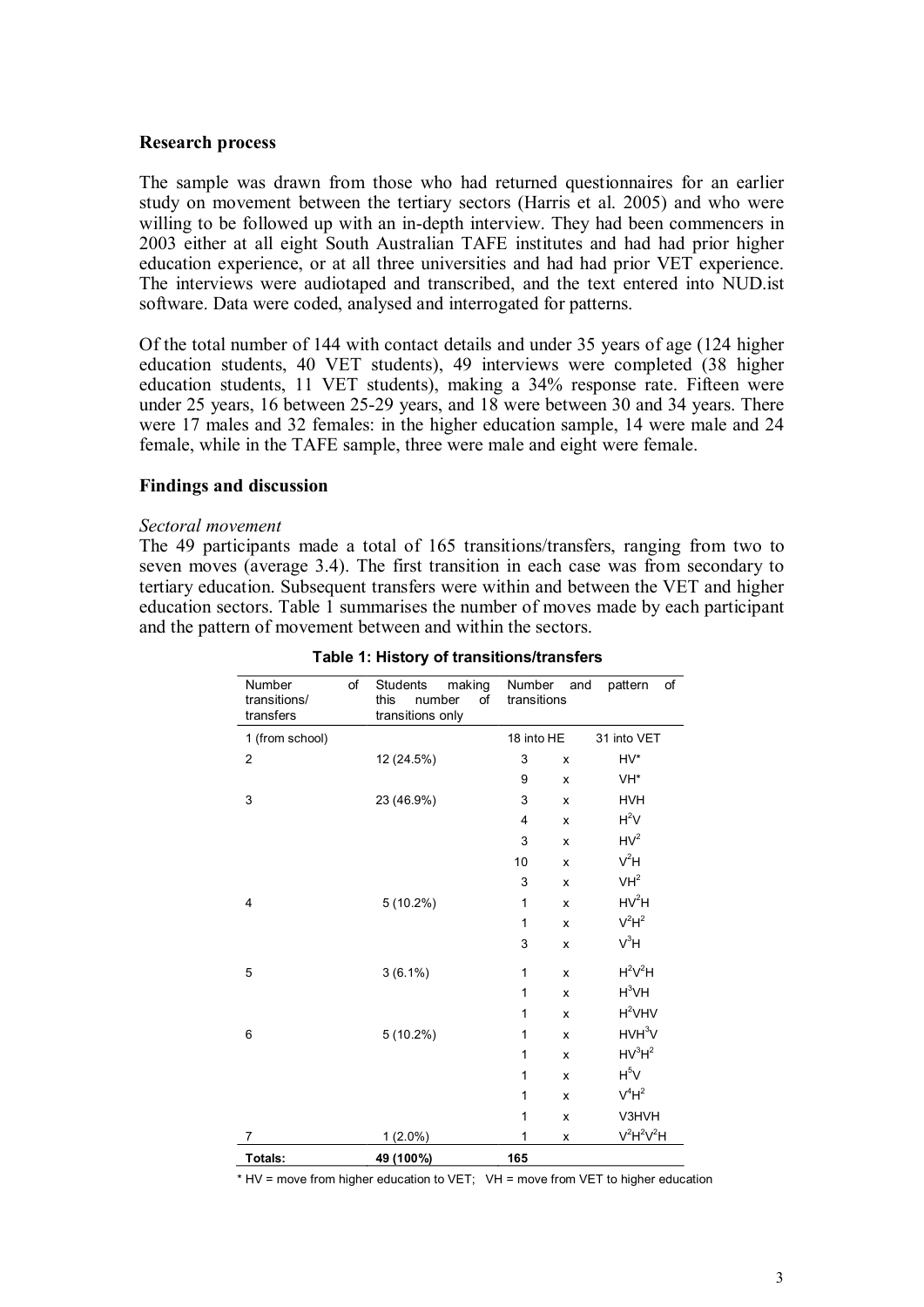Participants made 116 transfers within and between the VET and higher education sectors (average 2.4). One quarter made one tertiary sectoral move, almost half made two and the remainder made between three and six such moves. There were more inter-sectoral than intra-sectoral transfers  $(64, 52)$ , more transfers from VET into higher education than the other way  $(41, 23)$  and more intra-sectoral transfers within VET than within higher education (31, 21). This suggests there is greater fluidity within the VET sector for movement of students.

# *Movement by field of education*

Table 2 illustrates that there were more moves to a different than the same field of education (70, 46), and considerably more movement from higher education to pursue a different field of education in VET than to pursue the same field of education (19, 4).

|                           | Same field of education |     | Different field of education |    |  |
|---------------------------|-------------------------|-----|------------------------------|----|--|
| Inter-sectoral moves (64) | 15                      | VH* | 26                           | VH |  |
|                           | 4                       | HV* | 19                           | HV |  |
| Intra-sectoral moves (52) | 16                      | VV  | 15                           | VV |  |
|                           | 11                      | HН  | 10                           | HН |  |
| Total moves               | 46                      |     | 70                           |    |  |

**Table 2: Moves within and between the sectors**

\* VH = move from VET to higher education; HV = move from higher education to VET

There were a number of reasons for undertaking further study, including for vocational purposes, out of interest, following influence from friends and family or as a requirement for their employment.

However, most participants were motivated by interest, usually in a vocational context, to undertake a particular course of study. This was certainly the case for most of the first transitions from school to tertiary education and for the first sectoral move. For those who made only one inter-sectoral move, most of these were into a different field of education. This was often due to participants feeling they had misjudged their first choice of course, it had not met their expectations, and they consequently jumped from one field of education to another. Consequently, there were some students who made very extreme changes in field of education, often in the first inter-sectoral move – and these were attributed to a change in their area of interest, for example from electronics to philosophy and Spanish, or from accountancy to forensic chemistry or from archaeology to law.

Occasionally students made a foray into a completely different field of education in their first sectoral move but returned to their original field of education in their second sectoral move, such as from accounting to philosophy to business studies, or from accountancy to hospitality to commerce.

Where students were happy that their course of choice reflected their vocational interest, the second move was often to a field which continued or complemented that interest. Sometimes an element of one learning experience led to a sectoral move to develop further this general field of interest as a career. Participants who were confirmed in their aspirations by their course choices often continued to develop their careers in a controlled fashion, drawing on different courses to enrich their identified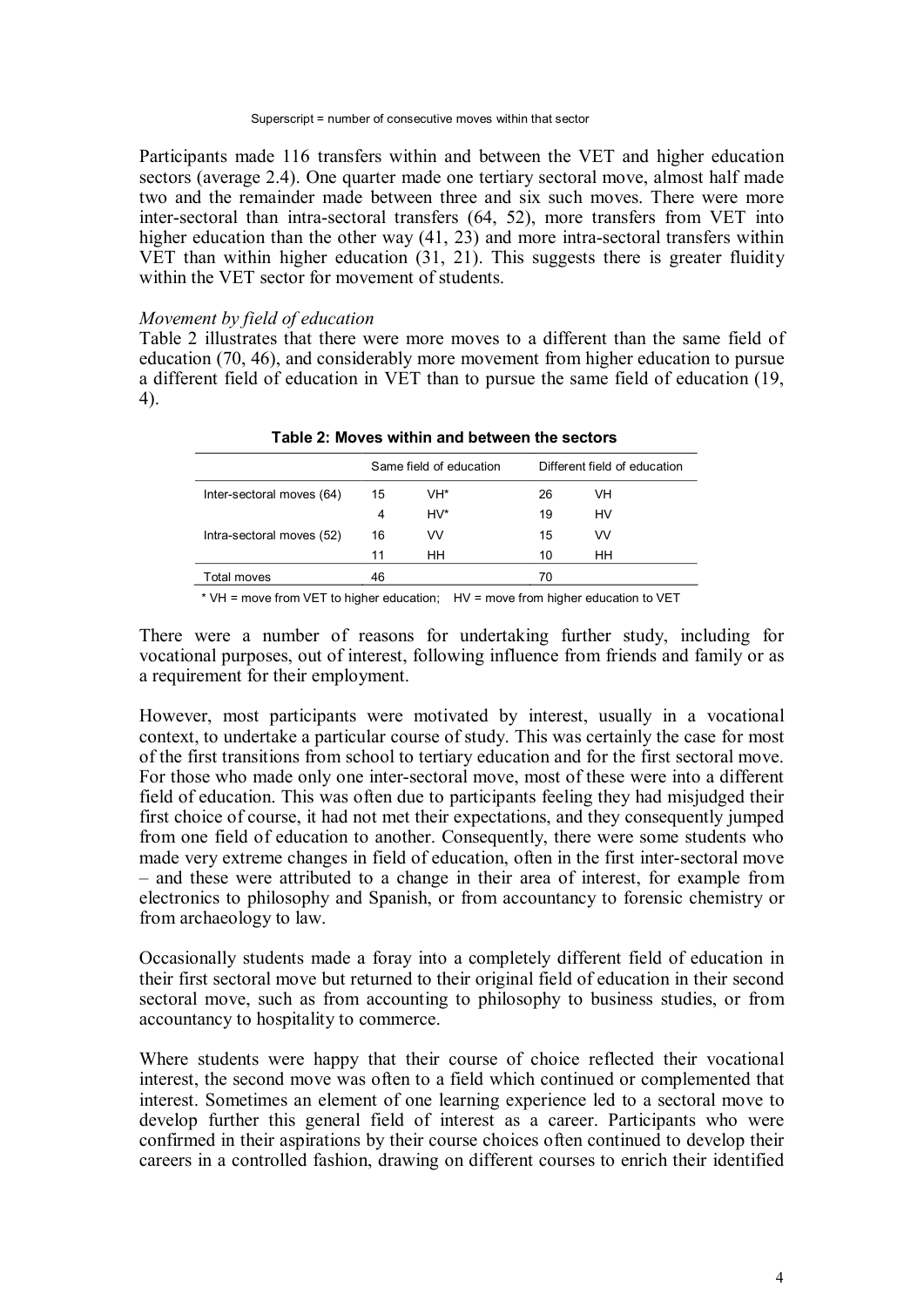interest. An example of this is moving from Carpentry to Team Leadership to Natural Resource Management to Civil and Water Engineering.

Despite the apparent shift of interest indicated by moves to different fields of education, very often participants were quite consistent in their interests. The fields of education/study, a government classification, appear to be an artificial construct when it comes to the lived experience of the students. For example, moves between nursing, sign language, counselling, diabetic education, immunisation and workplace training form a more natural progression for a person wanting to develop a career in health counselling than is suggested by bureaucratic classifications, as this learning journey (pathway?) actually involved five changes in field of education, three inter-sectoral moves and two intra-sectoral moves for this participant.

Others, who were more divergent in their interests, often were able to draw their seemingly disparate learning experiences together later to construct a unique career at the end of their study, for example shifting from civil aviation to dental surgery to move into a career as a dental surgeon in the Royal Australian Air Force. The participants generally considered that all their learning experiences were helpful and often did, in fact, manage to integrate them into a final goal.

For some participants there was an element of compulsion in their study choices, and this was usually pragmatically vocational, because it was a requirement of their jobs or because they were encouraged to study by their employers. For example, students moving from higher education to VET were much more inclined to enter a different field of education than those moving the other way, and interviews revealed that this was frequently for their own professional development, often at the instigation of employers. They were often required by their employers to complete workplace training, government practice, management or information technology certificates, which did not have any direct link to their expertise but which were considered necessary for their professional development. Other pragmatic course choices were made for reasons such as affordability, location/accessibility or ability to meet entry requirements.

Pragmatism often accounted for choices made when students were trying to earn an income to enable them to pursue study in their field of vocational interest. For example, courses in hospitality, administration and information technology were sometimes undertaken at VET as a means of enabling students to finance themselves to undertake courses at university. This often resulted in a parallel study pattern, where students were pursuing two different fields of interest for different personal or vocational goals. This pattern was also evident in older participants who were planning for a future career change when their current career might not be possible, for example preparing for a career in fashion while anticipating future burn-out in social work, or undertaking an IT course which might come in handy if wanting to change from a teaching career. When extreme changes in field of education happened later in their educational careers, usually this was due either to some practical factor which prevented them pursuing their original interest**,** for example, like moving from a career in the performing arts to law for health reasons, or from a genuine desire to experience life and pursue personal fulfilment, like going into marine studies after a career in disability.

# *The notion of learning pathway*

The notion of 'pathway' remains enigmatic. Its meaning is usually taken for granted and is rarely defined in reports since first employed in the Finn report in 1991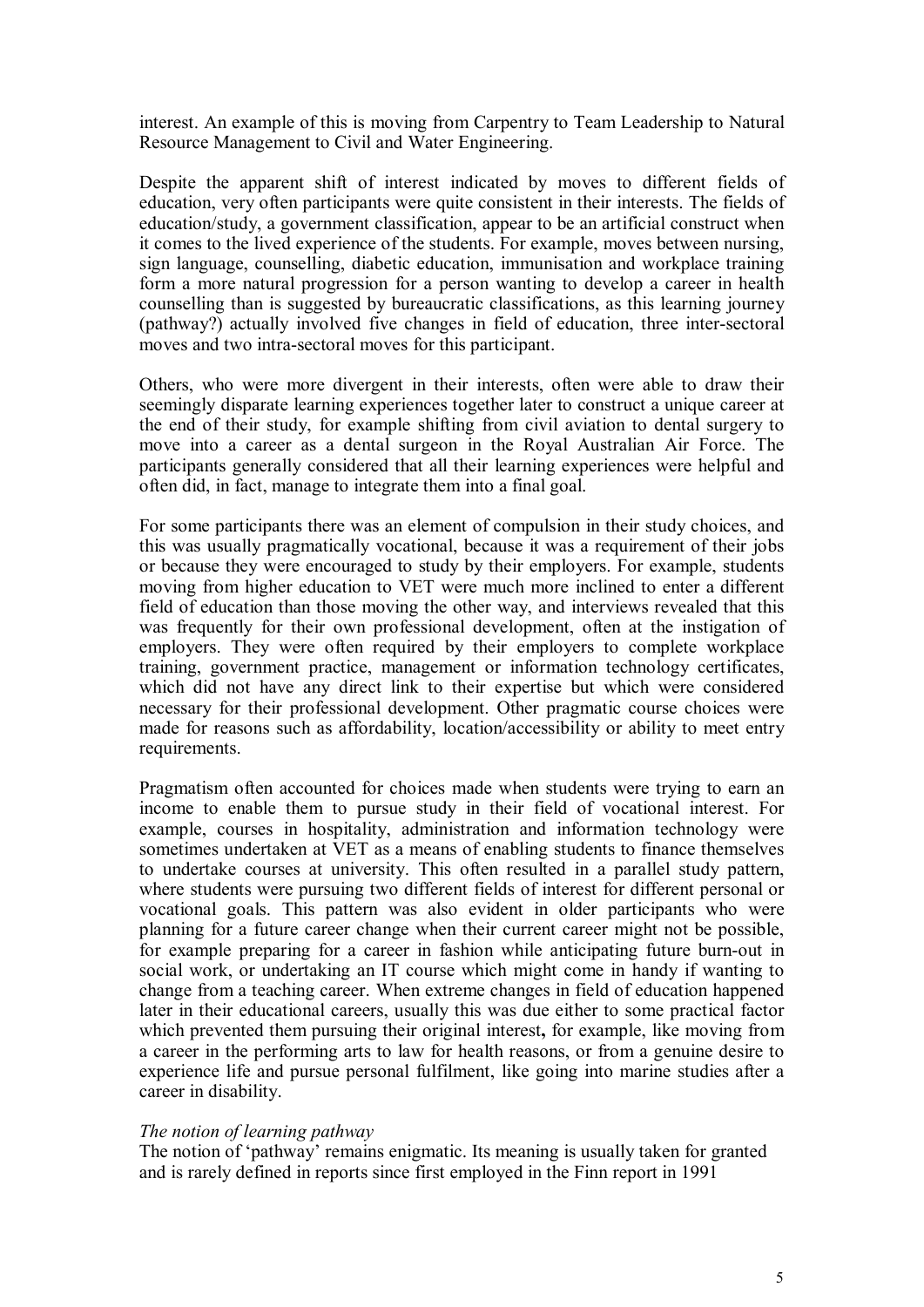(McKenzie 2000). And yet it has since become a powerful organising concept behind much education and training reform in Australia. Certainly the term was interpreted by participants in this study in many different ways. It was, however, rarely perceived as linear. The images were rather of fragmented or discontinuous stages, and of a series of personal choices, a journey where the individual had autonomy to twist and turn. In some instances, the notion of a learning pathway was recognised as embodying a commitment to lifelong learning. Moreover, many did not feel that this term was the most apt description for their own learning history. Instead, they described it in such terms as stepping stones, zigzags, crooked paths, hops, skips and jumps, and cobblestones. Reasons included lack of guidance, lack of fit between courses they attempted, inexperience and lack of course prerequisites.

## *A typology of "learning pathways"*

Detailed analysis of the interview texts reveals that there are discernable patterns of movement, both in sector and field of education, in the educational history of these participants. They selected courses as a result of diverse motivations, and the sector was often an incidental consideration. The fields of education serve as a barometer of this movement. From our study of these 49 students and their movements in and between fields of education, we tentatively propose a typology of five patterns based around two key elements: the pathway and the person. These are described below.

### Erratic / interest-chaser



The first pathway may be described as erratic. Descriptors of this pattern of movement might also be multi-directional, or searching, or yo-yo when bouncing between different fields of education. Students undertaking this pathway were usually strongly motivated by interest and so we have termed these people 'interest-chasers'. While this pattern was more obvious in early learning careers, and particularly in the first sectoral move, some participants with multiple moves demonstrated an 'interest chaser' pattern of movement which extended long into their learning careers. An example in this study was:

School  $\rightarrow$  Information Technology (VET)  $\rightarrow$  Child Care (VET)  $\rightarrow$  Science and Education (HE)  $\rightarrow$  Theology (HE)  $\rightarrow$  Telecommunications (VET)  $\rightarrow$  Paramedical Training (VET)  $\rightarrow$ Ambulance Studies (HE)

# The following quotes are illustrative of this 'interest-chaser' type:

Any education always contributes – I look at my track record and I see how patchy it is, but I also see there is not a single course I have done that hasn't helped me get work, hasn't helped me at a trivia night, hasn't hindered me in anyway. I always take up the chance to learn something new and this is the chance to do that and if I pick up some more qualifications along the way that is not a bad thing.

It's been really good. I have been very lucky, I think, in being able to do all sorts of different things and actually work in them as well, so I feel very privileged, very lucky to be able to do that.

… just would like to think that if there is something you would particularly like to do, you can go out there and do it, and if you like it enough, someone will pay you. I firmly believe that – it has worked for me.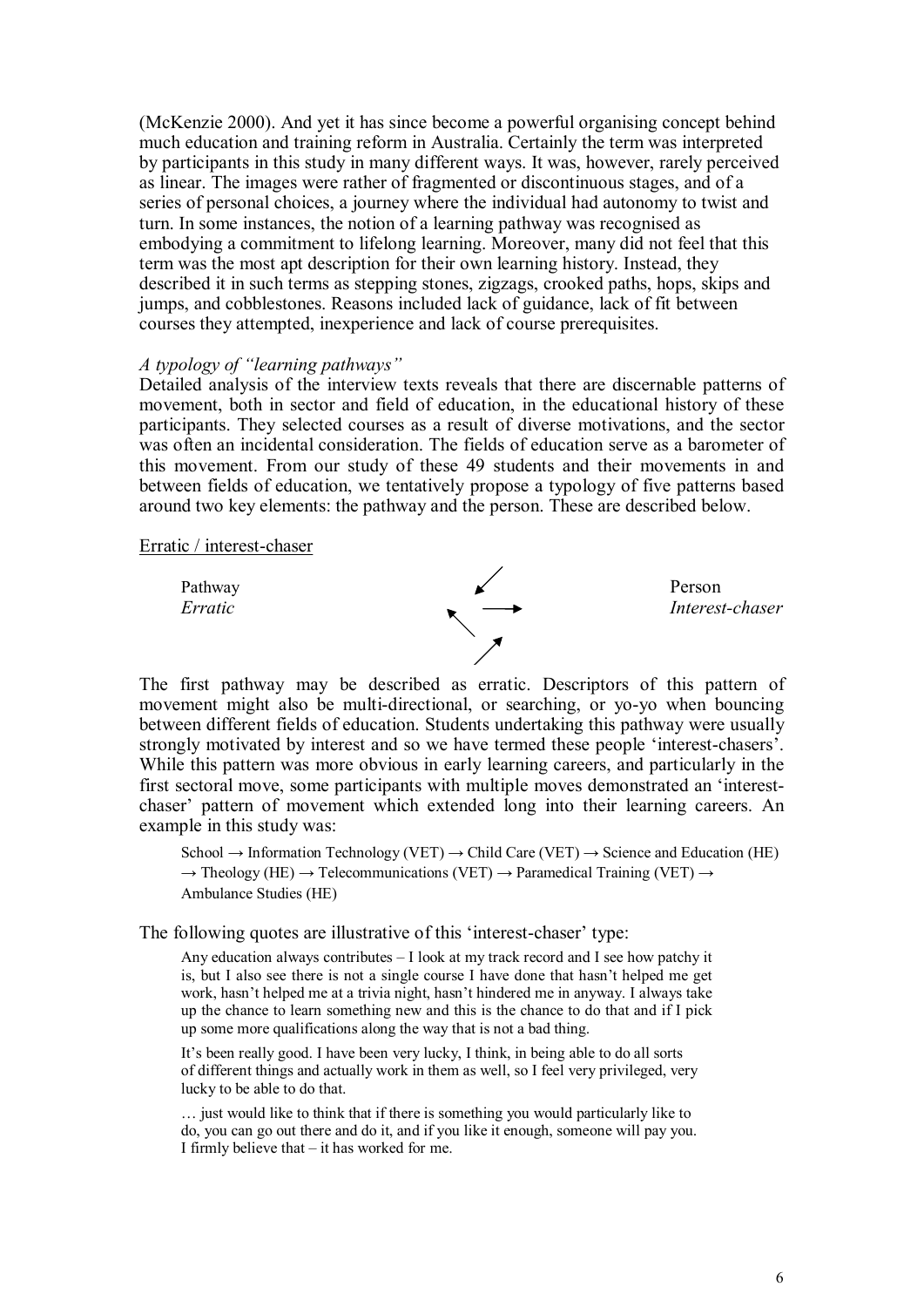Linear / developer



Where early pathways were not erratic, they may not have been strictly linear. Sometimes this looked like a domino pattern where an element of one learning experience led to a sectoral move to further develop this as a career, resulting in a 'flow' into another course. Many of the second sectoral moves reflected this pattern. However, some students with several sectoral moves also showed consistent interest. These people we describe as 'developers', because they always had some consistent overall direction in their learning careers. An example in this study was:

School  $\rightarrow$  Carpentry (VET)  $\rightarrow$  Management of Team Leadership (VET)  $\rightarrow$  Natural Resource Management (VET)  $\rightarrow$  Civil and Water Engineering (HE)

These quotes reflect the consistent interest and direction, even though course choices appear disparate:

I probably intend to work as an engineer to start with if possible to get some engineering experience, although a lot of it is a natural progression from the building trade – just at a higher level. I am also looking at an area where I can bring the engineering and the environmental management areas together, so there [are] a lot of engineering consultancy companies [which] employ engineers and environmental management staff.

To be honest, the main reasons why I chose the fields I have chosen, hospitality and marketing, is more of an interest rather than information source, so it's been on what I have personally felt comfortable in and enjoy doing, rather than being pushed in. I like talking to people, coming up with plans and that sort of thing and I enjoy aspects of hospitality and marketing, so it's more catering to those needs rather than information.

Merging / combiner



Having explored interests in diverse areas, some participants then drew seemingly quite disparate learning experiences together to move into a more focused pathway. This was different from the 'developer' pattern in that it was far less linear. 'Interest chasers' sometimes developed into 'combiners'. An example in this study was:

School  $\rightarrow$  Nursing (HE)  $\rightarrow$  Languages (VET)  $\rightarrow$  Counselling (HE)  $\rightarrow$  Diabetes Education (HE)  $\rightarrow$  Immunisation (HE)  $\rightarrow$  Workplace training and assessment (VET)

These two students reflect the 'combiner' type in their desire to integrate their various studies in a more focused direction:

[I made this move because] even though I had done a lot of education in my life … it had never really come together to provide me with that number one career that I really wanted, so I felt that I wanted to become a professional is some sense and to do something really good.

My ultimate goal would be to have somewhere where I could use all of the skills that I have learned … I would have the education qualifications to be able to say this is not working – change direction, so that I would be a knowledgeable resource – a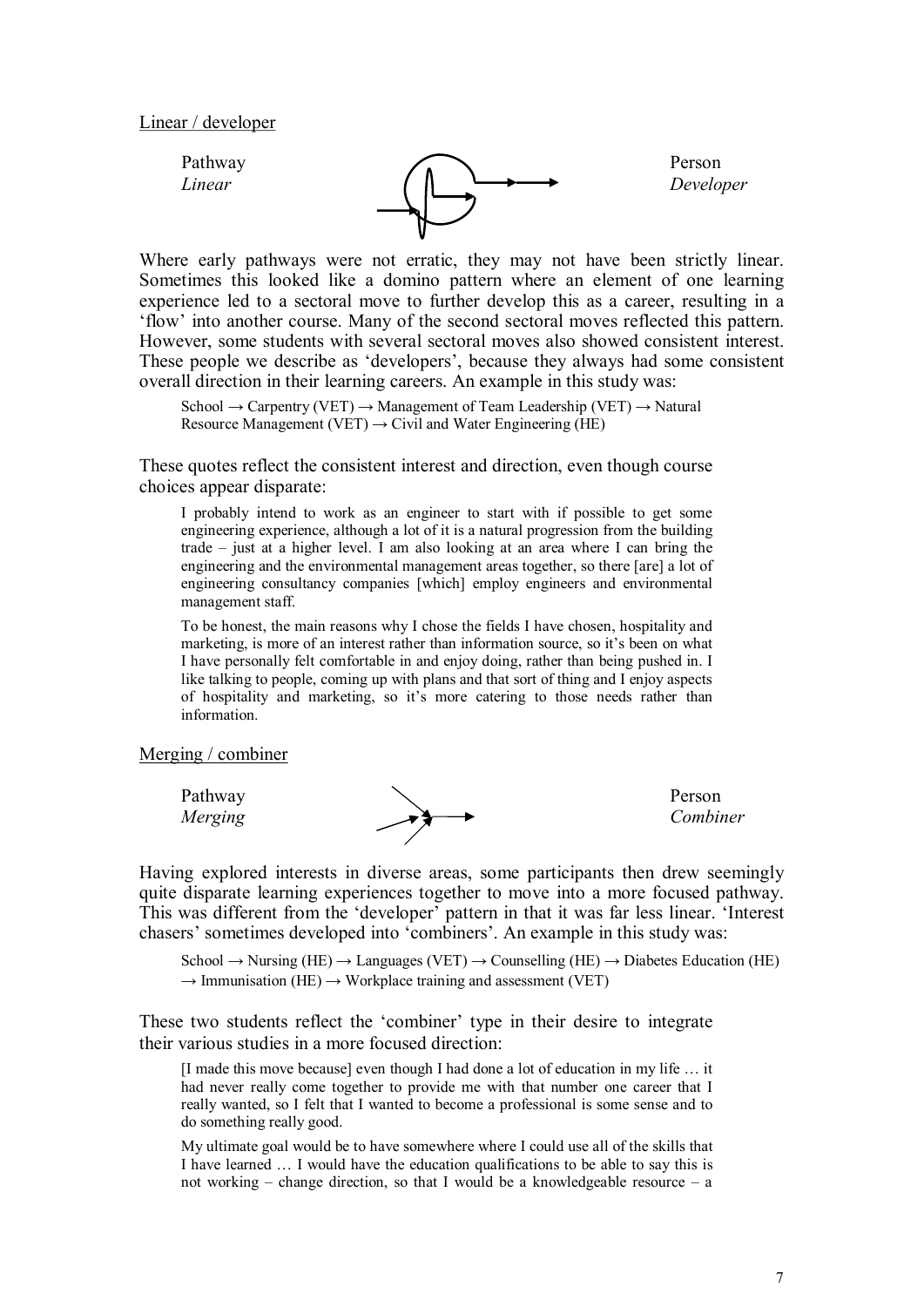$professional - seek your opinion - to be respected - to be multidimensional. All of$ these things have been a bit hit and miss along the way, but my eventual goal would be to change the system – I don't know how realistic that goal would be.

#### Tangential / forced learner



*Tangential Forced learner*

Sometimes participants undertook what appeared to be a completely different course of study for professional development or pragmatic reasons. This might appear like a detour or side step, hence 'tangential'. We have called these types 'forced learners'. An example from this study was:

School  $\rightarrow$  Psychology (HE)  $\rightarrow$  Counselling (VET)  $\rightarrow$  Government Practice (VET)  $\rightarrow$  Clinical Psychology (HE)

In the following three interviewee cases, the 'forces' were, respectively, job requirement, employer extra income and health reasons:

… it was a work requirement, Certificate IV in Government Practice. I got this job as a psychologist permanently in the State Government. I got the job through the graduate program and that course is a requirement for people who have come into government, so I had to do it. I was very unhappy about it and I complained constantly … I [now] don't regret doing any of that stuff, even the government practising certificate turned out OK even though I complained about it. I gained a lot in terms of personal satisfaction and professional development.

Because my boss was going to get a few grand from the government in order to do it because it was classified as one of those retail traineeships or apprenticeships … It was incredibly dumb, it was very, very boring, and it was teaching me absolutely nothing that I didn't know before.

It was my health that caused me to want to do something more academic … The main goal was to be able to earn a regular income and work regular hours, because that is better for my health, and to have a job that is more intellectual than physical. The other one is that I would like to be in law. That's the main goal, but it's like a kind of a fall-back position that I could get something else with that degree.

#### Parallel / two-tracker

Pathway Person

*Parallel* Two-tracker

There were two common contexts for this pattern. One was some older interviewees aiming to provide an alternative career for when their current one might not be possible. The second was when students were trying to improve their chances of earning an income while studying. In both cases, a parallel learning pathway was established, and so we called these people 'two trackers'. An example from this study was:

School  $\rightarrow$  BA (HE)  $\rightarrow$  Anthropology (HE)  $\rightarrow$  Counselling (HE)  $\rightarrow$  Primary Health Care (HE)  $\rightarrow$  Industry Training (Fashion) (VET)

These illustrative excerpts reveal the parallel tracking and the reasons for it:

I went into it partly because it was a hobby and something I was interested in pursuing, and partly because I wanted to have it up my sleeve, so to speak, as a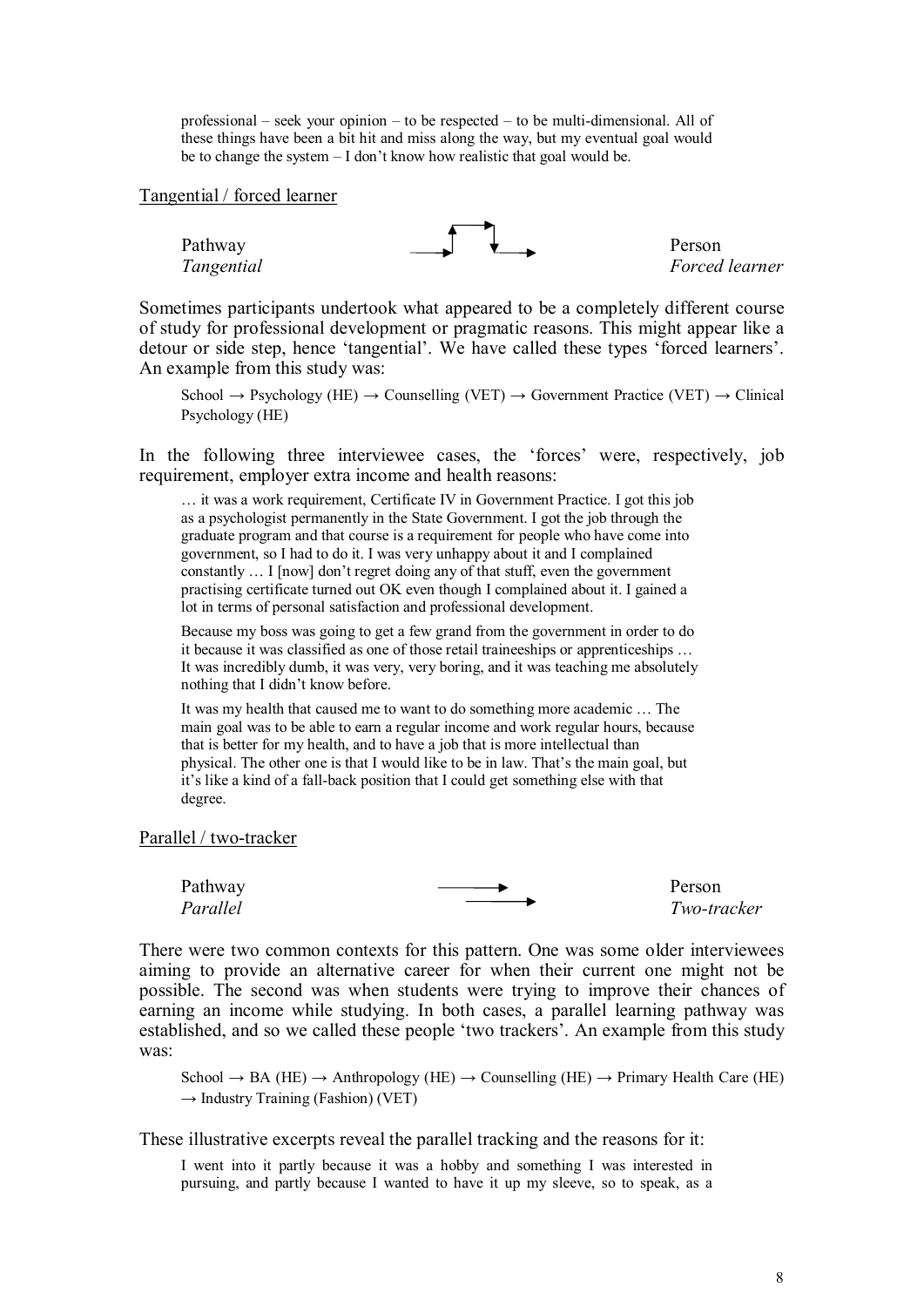means of changing career … [I was] wanting my independence, and the thought of being able to start up my own business and work from home was a beautiful thing. Partly that if the biggest complaint I get through the day is, 'I want that hemline differently', rather than 'I am going to kill you, you bitch', that seems like a good swap; partly that it is an interest that I would feel quite proud if I could turn it into a business; and partly that I can see a gap in the market, and even if I just learn how to do things myself, so I am not having to pay exorbitant amounts of money to someone for something that I don't actually like. If I am able to sew for myself, that is great. If I am able to do it for my friends, that's better. If I can build a business out of it, then I would be a very happy little chook.

Probably having worked in the disability field, I can see areas that I just can't accept, and I couldn't see myself going any higher because of the political rhetoric I don't like, and I also couldn't see myself working in the field I work in forever. I then thought about my options: What would I like to do? What do I like to do? … when I went into [Marine Science], I had that romantic view that I would be able to travel the world – be an Indiana Jones!

Yes, that was just a tool to earn some instant cash. It was pretty hard to get bar work … without some sort of formal training. I never wanted to work in hospitality, but it's just that thing – something to fall back on, especially when you are a student, it is handy to have that after-hours sort of work.

# **Summary**

This study has revealed a diversity of learning trajectories or journeys. Despite first impressions of 'crazy paving' rather than any form of orderly 'learning pathway', close analysis suggests there are indeed some common patterns of movement. While participants in this study were aged under 35 years, there were patterns which were more common in younger participants or in the early learning careers of older participants. This suggests these patterns of movement may be developmental within a lifelong learning framework, and may become further apparent with people's need to extend their working lives or enrich their personal lives via study throughout their life time.

There have been many theories of career development. These have been grouped by Patton and McMahon (1999) into theories of content and theories of process, the former referring to influences on career development and the latter to changes over time. Theories of process present stage models, or patterns, of development linked to personal growth over a life span.

Career development involves a lifelong series of choices, one element of which is the choices one makes about the type of education one undertakes. This study has focused on participants' tertiary course selections. It has examined some of the process influences on the educational choices undertaken by participants – the reasons for choosing – and recorded their history of tertiary education choices made over a period of time. These choices are reflected in the fields of education and the sectoral location of courses. It is proposed that there are patterns of educational choice which may reflect the stage of career development an individual finds oneself in at a particular stage in one's lifetime and which may be developmental. This might help policy makers and institutional planners with insights into how best to position relationships between sectors and to implement policies and services that help learners navigate through education systems that are quite different in philosophy and pedagogy.

# **References**